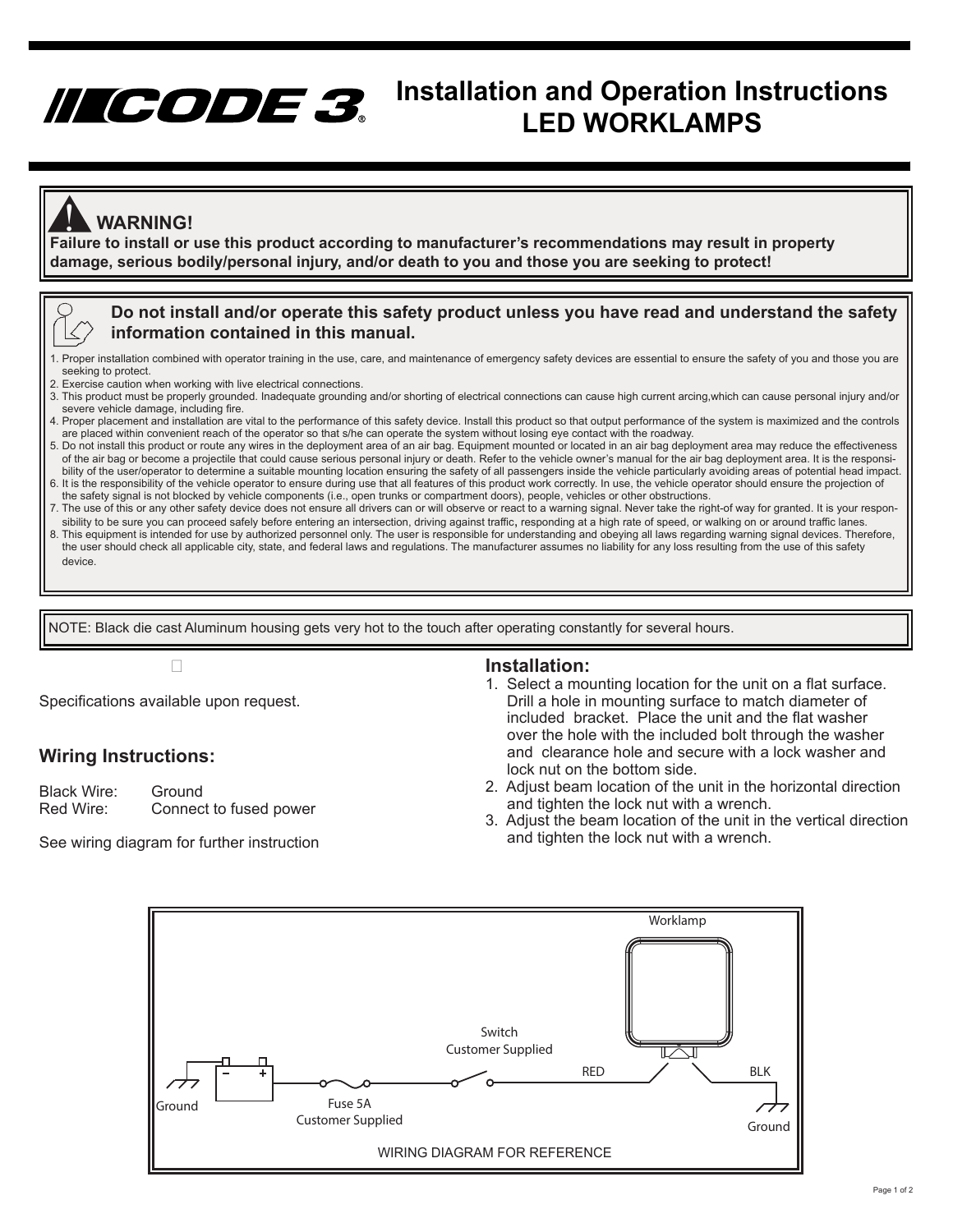**Manufacturer Limited Warranty Policy:**

Manufacturer warrants that on the date of purchase this product will conform to Manufacturer' **from the Manufacturer upon request). This Limited Warranty extends for Sixty (60) months from the date of purchase.** 

**DAMAGE TO PARTS OR PRODUCTS RESULTING FROM TAMPERING, ACCIDENT, ABUSE, MISUSE, NEGLIGENCE, UNAPPROVED MODIFICA-TIONS, FIRE OR OTHER HAZARD; IMPROPER INSTALLATION OR OPERATION; OR NOT BEING MAINTAINED IN ACCORDANCE WITH THE MAIN-TENANCE PROCEDURES SET FORTH IN MANUFACTURER'S INSTALLATION AND OPERATING INSTRUCTIONS VOIDS THIS LIMITED WARRANTY.**

#### **Exclusion of Other Warranties:**

**MANUFACTURER MAKES NO OTHER WARRANTIES, EXPRESS OR IMPLIED. THE IMPLIED WARRANTIES FOR MERCHANTABILITY, QUALITY OR FITNESS FOR A PARTICULAR PURPOSE, OR ARISING FROM A COURSE OF DEALING, USAGE OR TRADE PRACTICE ARE HEREBY EXCLUDED AND SHALL NOT APPLY TO THE PRODUCT AND ARE HEREBY DISCLAIMED, EXCEPT TO THE EXTENT PROHIBITED BY APPLICABLE LAW. ORAL STATEMENTS OR REPRESENTATIONS ABOUT THE PRODUCT DO NOT CONSTITUTE WARRANTIES.**

#### **Remedies and Limitation of Liability:**

**MANUFACTURER'S SOLE LIABILITY AND BUYER'S EXCLUSIVE REMEDY IN CONTRACT, TORT (INCLUDING NEGLIGENCE), OR UNDER ANY OTHER THEORY AGAINST MANUFACTURER REGARDING THE PRODUCT AND ITS USE SHALL BE, AT MANUFACTURER'S DISCRETION, THE REPLACEMENT OR REPAIR OF THE PRODUCT, OR THE REFUND OF THE PURCHASE PRICE PAID BY BUYER FOR NON-CONFORMING PROD-UCT. IN NO EVENT SHALL MANUFACTURER'S LIABILITY ARISING OUT OF THIS LIMITED WARRANTY OR ANY OTHER CLAIM RELATED TO THE MANUFACTURER'S PRODUCTS EXCEED THE AMOUNT PAID FOR THE PRODUCT BY BUYER AT THE TIME OF THE ORIGINAL PURCHASE. IN NO EVENT SHALL MANUFACTURER BE LIABLE FOR LOST PROFITS, THE COST OF SUBSTITUTE EQUIPMENT OR LABOR, PROPERTY DAMAGE, OR OTHER SPECIAL, CONSEQUENTIAL, OR INCIDENTAL DAMAGES BASED UPON ANY CLAIM FOR BREACH OF CONTRACT, IMPROPER INSTAL-LATION, NEGLIGENCE, OR OTHER CLAIM, EVEN IF MANUFACTURER OR A MANUFACTURER'S REPRESENTATIVE HAS BEEN ADVISED OF THE POSSIBILITY OF SUCH DAMAGES. MANUFACTURER SHALL HAVE NO FURTHER OBLIGATION OR LIABILITY WITH RESPECT TO THE PRODUCT OR ITS SALE, OPERATION AND USE, AND MANUFACTURER NEITHER ASSUMES NOR AUTHORIZES THE ASSUMPTION OF ANY OTHER OBLIGA-TION OR LIABILITY IN CONNECTION WITH SUCH PRODUCT.**

**This Limited W��������������������You may have other legal rights which vary from jurisdiction to jurisdiction. Some jurisdictions do not allow the exclusion or limitation of incidental or consequential damages.**



10986 North Warson Road St. Louis, MO 63114 **Technical Service** (314) 996-2800 c3\_tech\_support@code3esg.com www.code3esg.com An **ECCO SAFETY GROUP**™ Brand www.eccosafetygroup.com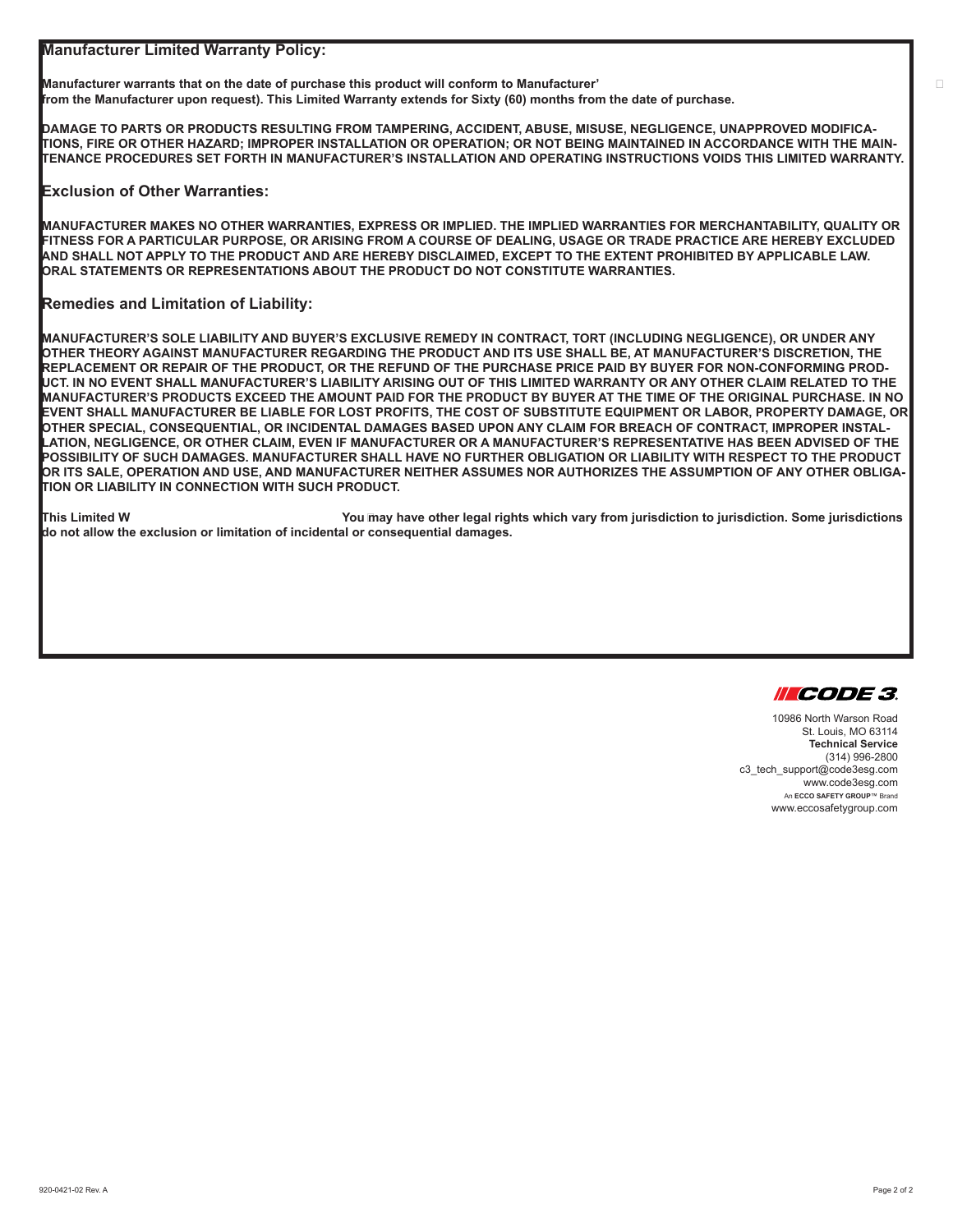# IILCODE 3.

# **Instrucciones de instalación y funcionamiento LUZ DE TRABAJO LED**

### **¡ADVERTENCIA!**

**Si no sigue las instrucciones del fabricante a la hora de instalar o usar el producto, pueden producirse daños**<br>Si no sigue las instrucciones del fabricante a la hora de instalar o usar el producto, pueden producirse daño **materiales, y lesiones graves o incluso mortales a aquellos que pretende proteger.** 

### **No instale ni use este producto de seguridad si no ha leído y comprendido la información sobre seguridad que se incluye.**

- 1. Para garantizar su propia seguridad y la de las personas a las que intenta proteger, es esencial una instalación correcta, combinada con la formación del operador en el uso, cuidado y mantenimiento de los dispositivos de seguridad de emergencia.
- 2. Tenga cuidado cuando manipule conexiones eléctricas.
- 3. Este producto debe conectarse a tierra correctamente. Una conexión a tierra incorrecta o unas conexiones eléctricas cortocircuitadas pueden provocar arcos de alta corriente, lo cual puede ocasionar lesiones personales o daños graves en el vehículo, incluso un incendio.
- 4. La correcta ubicación e instalación son vitales para el rendimiento de este dispositivo de seguridad. Instale este producto de forma que el rendimiento de producción del sistema se maximice y los controles estén situados a una distancia apropiada para el operador, de modo que pueda operar el sistema sin perder contacto visual con el camino.
- 5. No instale este producto ni tienda los cables en el área de despliegue de una bolsa de aire. Si se instala o monta equipo en esta área, se puede reducir la eficacia de la bolsa de aire o convertirse en un proyectil que podría causar daños corporales o la muerte. Consulte el manual del propietario del vehículo para ver el área de despliegue de la bolsa de aire. Es responsabilidad del operador/usuario determinar la ubicación idónea para el montaje que garantice la seguridad de todos los pasajeros en el interior del vehículo. En particular, se deben evitar las áreas de posible impacto con la cabeza.
- 6. No instale este producto ni coloque los cables en la zona de despliegue de un airbag. Si el equipo se monta o coloca en la zona de despliegue de un airbag, el airbag perderá eficacia o el equipo puede salir despedido, lo cual puede causar lesiones graves o incluso mortales. Consulte el manual del propietario del vehículo para conocer la zona de despliegue de los airbags. El usuario u operador son responsables de determinar una posición de montaje adecuada que garantice la seguridad de todos los ocupantes del vehículo, y deben evitar zonas que puedan provocar golpes en la cabeza.
- 7. El uso de este o cualquier otro dispositivo de seguridad no garantiza que todos los conductores puedan observar o reaccionar ante una señal de advertencia ni que lo harán. Nunca tome el derecho de paso por sentado. Es su responsabilidad asegurarse de que puede continuar de forma segura antes de entrar en una intersección, conducir contra el tráfico, responder a una tasa alta de velocidad, o caminar sobre los carriles de tráfico o alrededor de estos.
- 8. Este equipo está diseñado para que solamente el personal autorizado pueda utilizarlo. El usuario es responsable de entender y obedecer todas las leyes relacionadas con los dispositivos de señal de advertencia. Por lo tanto, el usuario debe comprobar todas las leyes y regulaciones de la ciudad, el estado y el país. El fabricante no asume ninguna responsabilidad por cualquier pérdida ocasionada por el uso de este dispositivo de seguridad.

NOTA: Los alojamientos de aluminio fundido negro se calientan mucho para el tacto después de funcionar constantemente durante varias horas.

Especificaciones disponibles a pedido.

### **Instrucciones del cableado:**

Cable negro: masa Cable rojo: conexión a alimentación protegida por fusible

Consulte el diagrama de cableado para obtener màs información

### **Instalación:**

- 1. Seleccione una superficie lisa para montar la unidad. Perfore un orificio en la superficie de montaje que tenga el mismo diámetro que el soporte. Coloque la unidad y la arandela plana sobre el orificio, pase el perno por la arandela y el orificio, y fíjelo con una arandela de seguridad y una contratuerca en la parte inferior.
- 2. Ajuste el haz en dirección horizontal y apriete la contratuerca con una llave.
- 3. Ajuste el haz en dirección vertical y apriete la contratuerca con una llave.

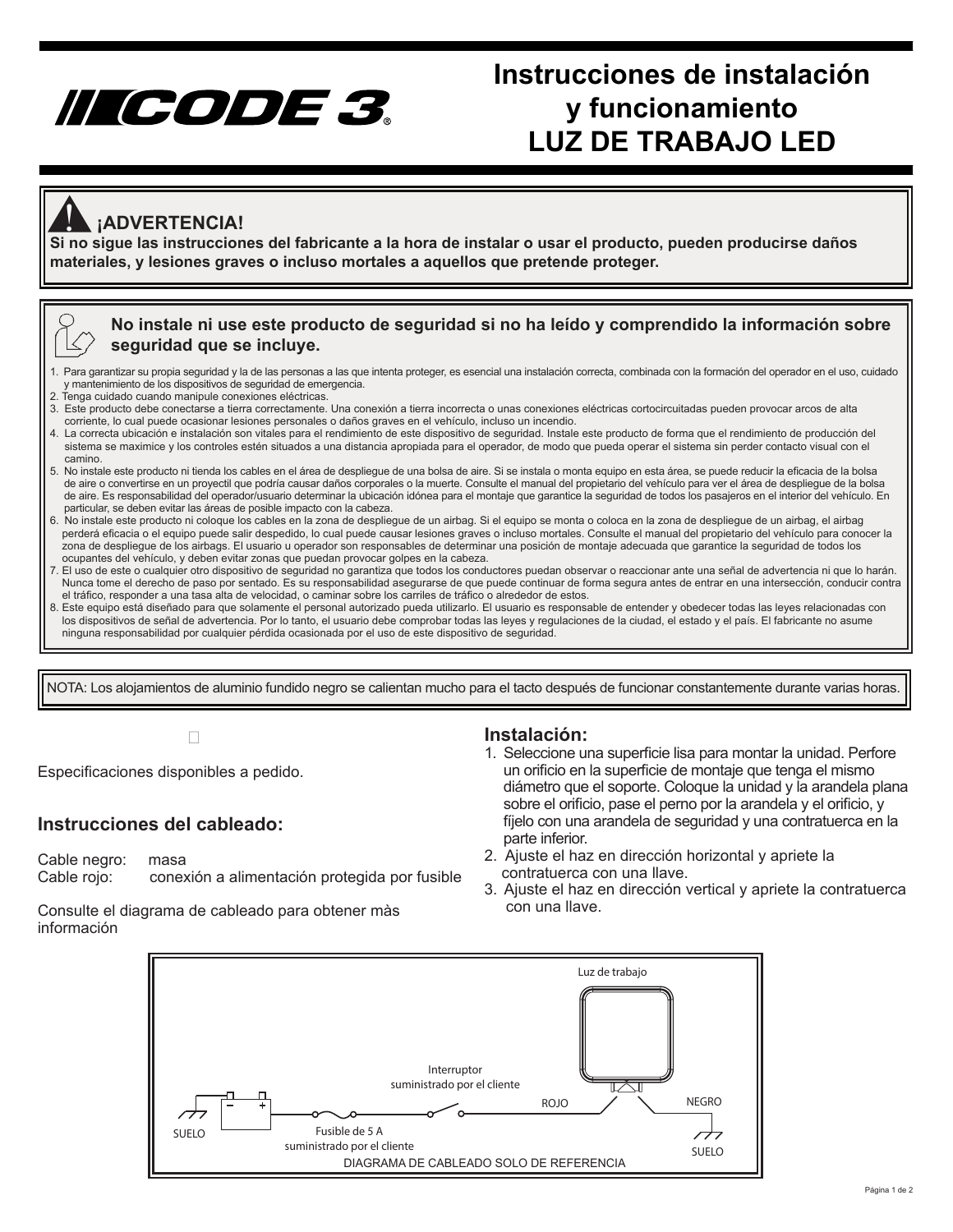### **Garantía limitada del fabricante y restricción de la responsabilidad:**

El fabricante garantiza que en la fecha de compra este producto cumplirá con las especificaciones del fabricante para este producto (que el fabricante pone a su disposición si se solicitan). Esta garantía limitada se extiende por sesenta (60) meses a partir de la fecha de compra.

EL DAÑO A LAS PIEZAS O LOS PRODUCTOS CAUSADO POR LA ALTERACIÓN, ACCIDENTE, ABUSO, MAL USO, NEGLIGENCIA, MODIFICACIONES NO AUTORIZADAS, FUEGO U OTRO PELIGRO; INSTALACIÓN U OPERACIÓN INCORRECTAS; O NO REALIZAR EL MANTENIMIENTO DE ACUERDO CON LOS ROCEDIMIENTOS DE MANTENIMIENTO ESTABLECIDOS EN LAS INSTRUCCIONES DE INSTALACIÓN Y DE OPERACIÓN DEL FABRICANTE ANULA ESTA Garantía LIMITADA.

### **Exclusión de otras garantías:**

EL FABRICANTE NO OFRECE NINGUNA OTRA GARANTÍA, EXPRESA O IMPLÍCITA. LAS GARANTÍAS IMPLÍCITAS DE COMERCIABILIDAD, CALIDAD O IDONEIDAD PARA UN OBJETIVO PARTICULAR, O QUE SURJAN DE UNA TRANSAC-CIÓN, USO O PRÁCTICA DE COMERCIO QUEDAN EXCLUIDAS POR MEDIO DE LA PRESENTE Y NO SERÁN VÁLIDAS PARA EL PRODUCTO, Y SE ANULAN POR MEDIO DE LA PRESENTE, EXCEPTO EN LA MEDIDA EN QUE LO PROHÍBAN LAS LEYES VIGENTES. LAS DECLARACIONES VERBALES O REPRESENTACIONES SOBRE EL PRODUCTO NO CON-STITUYEN GARANTÍAS.

### **Compensaciones y restricción de la responsabilidad:**

LA ÚNICA RESPONSABILIDAD DEL FABRICANTE Y LA ÚNICA Y EXCLUSIVA COMPENSACIÓN DEL COMPRADOR EN VIRTUD DE UN CONTRATO, POR ILÍCITO CIVIL O SEGÚN CUALQUIER SUPUESTO EN CONTRA DEL FABRICANTE RESPECTO AL PRODUCTO Y SU USO SERÁ EL REEMPLAZO O LA REPARACIÓN DEL PRODUCTO, O EL REEM-BOLSO DEL PRECIO DE COMPRA PAGADO QUE HAYA PAGADO EL COMPRADOR POR EL PRODUCTO QUE NO CUMPLE CON LOS REQUISITOS. EN NINGÚN CASO LA RESPONSABILIDAD DEL FABRICANTE QUE SURJA DE ESTA GARANTÍA LIMITADA O POR CUALQUIER OTRA RECLAMACIÓN RELACIONADA CON LOS PRODUCTOS DEL FABRI-CANTE EXCEDERÁ LA CANTIDAD QUE EL COMPRADOR PAGÓ POR EL PRODUCTO EN EL MOMENTO DE LA COM-PRA ORIGINAL. EN NINGÚN CASO EL FABRICANTE SERÁ RESPONSABLE POR LUCRO CESANTE, EL COSTO DE LA SUSTITUCIÓN DEL EQUIPO O LA MANO DE OBRA, DAÑOS A LA PROPIEDAD U OTROS DAÑOS ESPECIALES, CON-SECUENCIALES O INCIDENTALES QUE SE BASEN EN CUALQUIER RECLAMACIÓN POR INCUMPLIMIENTO DE CON-TRATO, INSTALACIÓN INAPROPIADA, NEGLIGENCIA O DE OTRO TIPO, INCLUSO SI SE LE HA INFORMADO AL FAB-RICANTE O A UN REPRESENTANTE DEL FABRICANTE SOBRE LA POSIBILIDAD DE QUE OCURRAN TALES DAÑOS. EL FABRICANTE NO TENDRÁ NINGUNA OTRA OBLIGACIÓN O RESPONSABILIDAD CON RESPECTO AL PRODUCTO O SU VENTA, OPERACIÓN Y USO, Y EL FABRICANTE NO ASUME NI AUTORIZA EL SUPUESTO DE CUALQUIER OTRA OBLIGACIÓN O RESPONSABILIDAD EN RELACIÓN CON DICHO PRODUCTO.

Esta garantía limitada define derechos legales específicos. Usted puede tener otros derechos legales que varían de una jurisdicción a otra. Algunas jurisdicciones no permiten la exclusión ni la limitación de daños incidentales o consecuenciales.



10986 North Warson Road St. Louis, MO 63114 **Sevicio Técnico** (314) 996-2800 c3\_tech\_support@code3esg.com www.code3esg.com

> An **ECCO SAFETY GROUP**™ Brand www.eccosafetygroup.com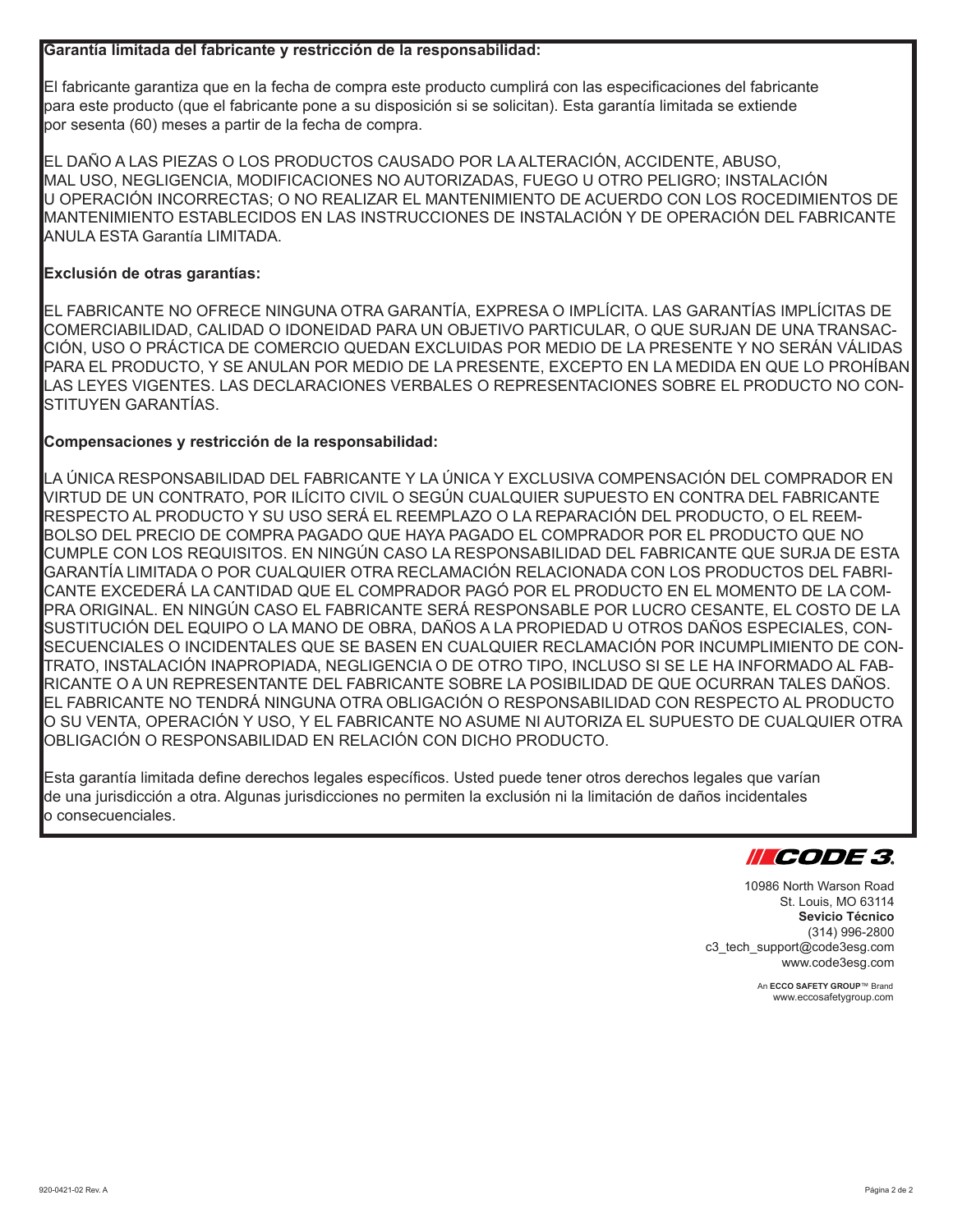## **Instructions d'installation et d'utilisation LAMPE DE TRAVAIL LED**

### **AVERTISSEMENT!**

**ANERTISSEMENT!**<br>Une installation ou une utilisation non conforme aux recommandations du fabricant peut entraîner des dommages **matériels et des blessures graves, voire mortelles pour les personnes que vous cherchez à protéger !**

### **N'installez pas et/ou n'utilisez pas ce produit de sécurité avant d'avoir lu et compris les consignes de sécurité fournies.**

- 1. Une installation correcte, associée à une formation de l'opérateur à l'utilisation, à l'entretien et à la maintenance des dispositifs de sécurité d'urgence, est essentielle pour garantir votre sécurité et celle de ceux que vous souhaitez protéger.
- 2. Soyez prudent lorsque vous manipulez des connexions électriques sous tension.
- 3. Ce produit doit être correctement mis à la masse. Une mise à la masse inadéquate et/ou un court-circuit des connexions électriques peuvent provoquer l'apparition d'un arc électrique haute tension susceptible de causer des blessures corporelles et/ou des dommages graves sur le véhicule, y compris un incendie.<br>4. Une installation et un positionnement corrects sont essentiels au bon fonctionn
- performances de sortie du système et de sorte que les commandes soient à portée de main de l'opérateur, afin qu'il puisse utiliser le système sans perdre le contact visuel
- avec la chaussée 5. N'installez pas ce produit et n'acheminez pas de câbles dans la zone de déploiement d'un airbag. Tout équipement monté ou situé dans la zone de déploiement d'un airbag est susceptible de réduire l'efficacité de cet airbag ou de devenir un projectile pouvant causer des blessures graves, voire mortelles. Reportez-vous au manuel d'utilisation du véhicule pour en savoir davantage sur la zone de déploiement de l'airbag. Il incombe à l'utilisateur/à l'opérateur de définir un emplacement de montage approprié assurant la sécurité de tous les passagers à l'intérieur du véhicule, en évitant en particulier les zones d'impact potentiel de la tête.
- 6. N'installez pas ce produit et n'acheminez pas de câbles dans la zone de déploiement d'un airbag. Tout équipement monté ou situé dans la zone de déploiement d'un airbag est susceptible de réduire l'efficacité de cet airbag ou de devenir un projectile pouvant causer des blessures graves, voire mortelles. Reportez-vous au manuel d'utilisation du véhicule pour en savoir davantage sur la zone de déploiement de l'airbag. Il incombe à l'utilisateur/à l'opérateur de définir un emplacement de montage approprié assurant la sécurité de tous les passagers à l'intérieur du véhicule, en évitant en particulier les zones d'impact potentiel de la tête.
- 7. L'utilisation de ce dispositif de sécurité ou de tout autre dispositif de sécurité ne garantit pas que tous les conducteurs peuvent ou vont observer ou réagir à un signal d'avertissement. Ne prenez jamais la priorité pour acquise. Il est de votre responsabilité de vous assurer que vous pouvez vous déplacer en toute sécurité avant d'entrer dans une intersection, de conduire en sens inverse de la circulation, de réagir à une vitesse élevée et de marcher sur ou autour des voies de circulation.
- 8. Cet équipement est destiné uniquement au personnel autorisé. Il incombe à l'utilisateur de comprendre et de respecter toutes les lois relatives aux dispositifs de signalisation d'avertissement. Par conséquent, l'utilisateur doit s'informer sur toutes les lois et réglementations en vigueur dans la ville, la région et le pays où il se trouve. Le fabricant décline toute responsabilité en cas de perte découlant de l'utilisation de ce dispositif de sécurité.

REMARQUE : Le boîtier en aluminium moulé noir devient très chaud au toucher après plusieurs heures de fonctionnement continu.

### **Caractéristiques techniques :**

Caractéristiques disponibles sur demande.

### **Instructions de câblage :**

Fil noir: masse<br>Fil rouge: conne: connexion à Íalimentation à fusible

Pour plus ďinstructions, consulter le schéma de câblage.

#### **Installation :**

- 1. Sélectionner une surface plane pour le montage de l'appareil. Percer un trou correspondant au diamètre du support fourni dans la surface de montage. Placer l'appareil et la rondelle plate au-dessus du trou et le boulon fourni dans la rondelle et le trou de dégagement, puis fixer le tout avec une rondelle de blocage et un contre-écrou sur le côté inférieur.
- 2. Régler la position du faisceau de l'appareil dans le sens horizontal et serrer le contre-écrou à l'aide d'une clé.
- 3. Régler la position du faisceau de l'appareil dans le sens vertical et serrer le contre-écrou à l'aide d'une clé.

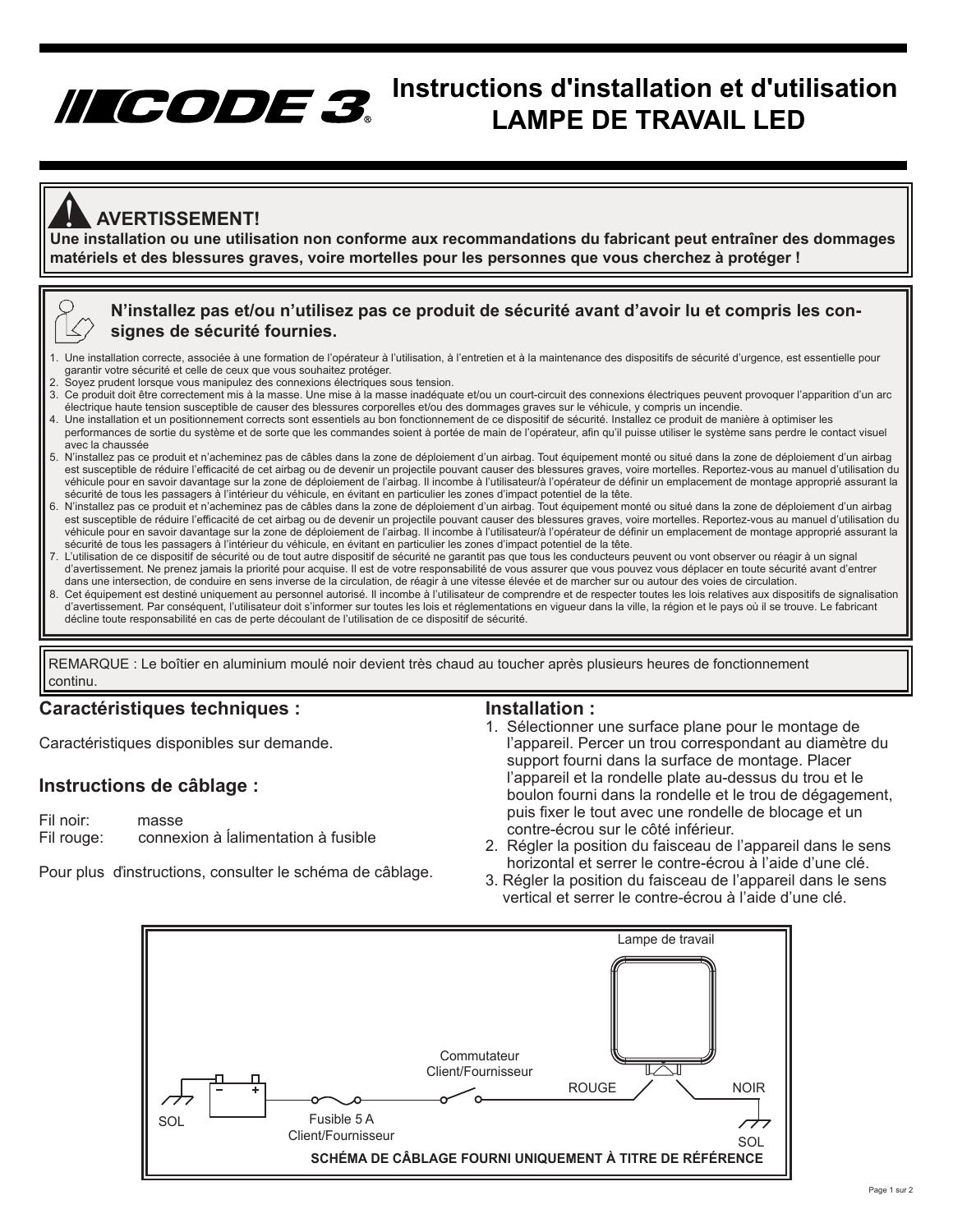### **Garantie limitée du fabricant et limitation de responsabilité** :

Le Fabricant garantit qu'à la date de l'achat, ce produit est conforme aux spécifications du Fabricant le concernant (qui sont disponibles sur demande auprès du Fabricant). Cette Garantie limitée s'étend sur soixante (60) mois à compter de la date d'achat.

LES DOMMAGES À DES PIÈCES OU À DES PRODUITS RÉSULTANT D'UNE ALTÉRATION, D'UN ACCIDENT, D'UN ABUS, D'UNE NÉGLIGENCE, DE MODIFICATIONS NON AUTORISÉES, D'UN INCENDIE OU DE TOUT AUTRE DANGER DE L'INSTALLATION OU D'UNE UTILISATION INCORRECTE ; OU D'UN DÉFAUT D'ENTRETIEN CONFORME AUX PROCÉDURES DE MAINTENANCE DÉCRITES DANS LES CONSIGNES D'INSTALLATION ET D'UTILISATION DU FABRI-CANT ANNULENT CETTE GARANTIE LIMITÉE.

### **Exclusion d'autres garanties :**

LE FABRICANT N'ÉMET AUCUNE AUTRE GARANTIE, QU'ELLE SOIT EXPRESSE OU IMPLICITE. LES GARANTIES IMPLICITES DE QUALITÉ MARCHANDE, DE QUALITÉ OU D'ADAPTATION À UN OBJECTIF PARTICULIER, OU DÉCOU-LANT D'UNE TRANSACTION, D'UN USAGE OU DE PRATIQUES COMMERCIALES, SONT EXCLUES PAR LES PRÉSEN-TES, NE S'APPLIQUERONT PAS AU PRODUIT, ET SONT DÉCLINÉES PAR LES PRÉSENTES, EXCEPTÉ DANS LA MESURE INTERDITE PAR LA LÉGISLATION EN VIGUEUR. LES DÉCLARATIONS ORALES OU AUTRES DÉCLARATIONS CONCERNANT LE PRODUIT NE CONSTITUENT PAS DES GARANTIES.

### **Recours et limitation de responsabilité :**

LA SEULE RESPONSABILITÉ DU FABRICANT ET LE RECOURS EXCLUSIF DE L'ACHETEUR CONTRE LE FABRICANT, PAR CONTRAT, EN CAS DE DÉLIT (Y COMPRIS LA NÉGLIGENCE), OU SELON TOUTE AUTRE THÉORIE, EN CE QUI CONCERNE LE PRODUIT ET SON UTILISATION, SE LIMITERONT, À LA DISCRÉTION DU FABRICANT, AU REMPLACE-MENT OU À LA RÉPARATION DU PRODUIT, OU AU REMBOURSEMENT DU PRIX D'ACHAT PAYÉ PAR L'ACHETEUR POUR LE PRODUIT NON CONFORME. EN AUCUN CAS LA RESPONSABILITÉ DU FABRICANT DÉCOULANT DE CETTE GARANTIE LIMITÉE OU DE TOUTE AUTRE RÉCLAMATION RELATIVE AUX PRODUITS DU FABRICANT NE DÉPASSERA LE MONTANT PAYÉ PAR L'ACHETEUR POUR LE PRODUIT AU MOMENT DE L'ACHAT INITIAL. EN AUCUN CAS LE FAB-RICANT NE POURRA ÊTRE TENU POUR RESPONSABLE DE LA PERTE DE PROFITS, DU COÛT DE L'ÉQUIPEMENT OU DE LA MAIN D'OEUVRE DE REMPLACEMENT, DES DOMMAGES MATÉRIELS, OU D'AUTRES DOMMAGES SPÉ-CIAUX, CONSÉCUTIFS OU INCIDENTS EN SE BASANT SUR UNE RÉCLAMATION POUR RUPTURE DE CONTRAT, INSTALLATION INAPPROPRIÉE, NÉGLIGENCE OU TOUTE AUTRE RÉCLAMATION, MÊME SI LE FABRICANT OU UN REPRÉSENTANT DU FABRICANT A ÉTÉ AVERTI DE LA POSSIBILITÉ DE TELS DOMMAGES. LE FABRICANT N'A AU-CUNE AUTRE OBLIGATION OU RESPONSABILITÉ EN CE QUI CONCERNE LE PRODUIT OU SA VENTE, SON FONC-TIONNEMENT ET SON UTILISATION, ET LE FABRICANT N'ASSUME NI N'AUTORISE EN AUCUN CAS L'HYPOTHÈSE D'UNE AUTRE OBLIGATION OU RESPONSABILITÉ EN RELATION AVEC CE PRODUIT.

Cette Garantie limitée définit des droits légaux spécifiques. Vous pouvez avoir d'autres droits légaux qui varient d'une juridiction à l'autre. Certaines juridictions ne permettent pas l'exclusion ou la limitation des dommages indirects ou consécutifs.



10986 North Warson Road St. Louis, MO 63114 **Service Technique** (314) 996-2800 c3\_tech\_support@code3esg.com www.code3esg.com

> An **ECCO SAFETY GROUP**™ Brand www.eccosafetygroup.com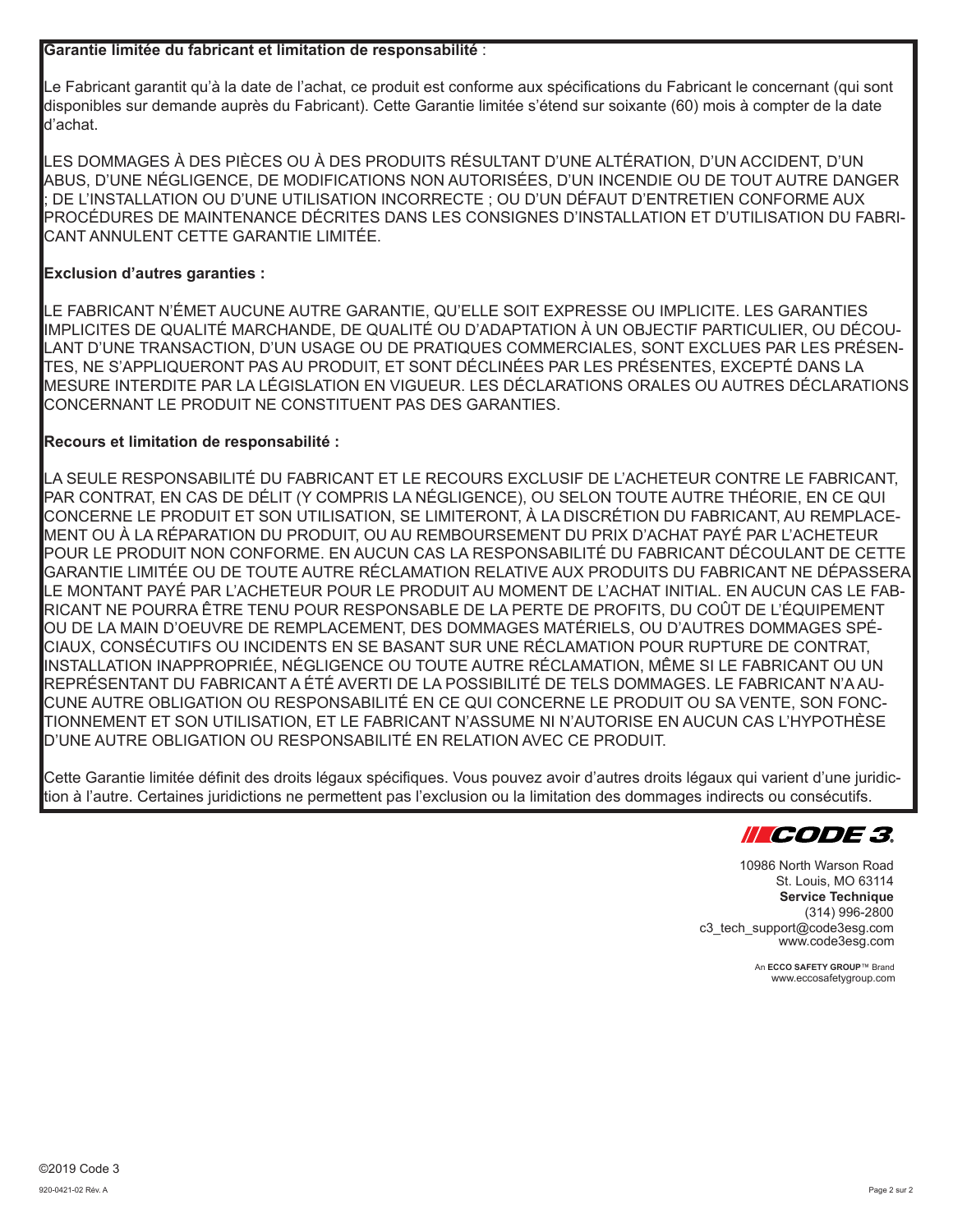# **Installations- und Bedienungsanleitung LED-ARBEITSLEUCHTE**

### **WARNUNG!**

WARNUNG!<br>Wenn Sie dieses Produkt nicht gemäß den Empfehlungen des Herstellers installieren oder verwenden, kann dies **M zu Sachschäden, schweren Personenschäden und/oder zum Tod für Sie und die Personen, denen Sie helfen möchten, führen!**



### **Installieren und/oder verwenden Sie dieses Sicherheitsprodukt nur, wenn Sie die Sicherheitsinformationen in dieser Anleitung gelesen und verstanden haben.**

- 1. Eine ordnungsgemäße Installation sowie eine Bedienerschulung in Hinsicht auf die Verwendung, Pflege und Wartung von Sicherheitsvorrichtungen sind unerlässlich, um Ihre Sicherheit und die Sicherheit der Personen, denen Sie helfen möchten, zu gewährleisten.
- 2. Gehen Sie bei der Arbeit mit stromführenden elektrischen Anschlüssen vorsichtig vor.
- 3. Dieses Produkt muss ordnungsgemäß geerdet werden. Eine unzureichende Erdung und/oder ein Kurzschluss der elektrischen Anschlüsse können zu Hochstromlichtbögen führen, die Verletzungen und/oder schwere Schäden am Fahrzeug, einschließlich Fahrzeugbrand, verursachen können.
- 4. Die richtige Platzierung und Installation sind für die Leistung der Sicherheitsvorrichtung von entscheidender Bedeutung. Installieren Sie dieses Produkt so, dass die Aus gangsleistung des Systems maximiert wird und die Bedienelemente sich in Reichweite des Bedieners befinden damit er/sie das System bedienen kann, ohne den Blick von der Fahrbahn nehmen zu müssen.
- 5. Montieren Sie dieses Produkt nicht im Entfaltungsbereich eines Airbags und verlegen Sie dort auch keine Kabel. Geräte, die im Entfaltungsbereich eines Airbags montiert oder platziert werden, beeinträchtigen möglicherweise die Wirksamkeit des Airbags oder können zu "Geschossen" werden, die schwere Verletzungen oder den Tod verursa chen können. Informationen zum Entfaltungsbereich des Airbags finden Sie im Fahrerhandbuch des Fahrzeugs. Es liegt in der Verantwortung des Benutzers/Bedieners, einen geeigneten Montageort festzulegen, um die Sicherheit aller Fahrzeuginsassen zu gewährleisten und insbesondere Bereiche zu vermeiden, in denen möglicherweise Kopfver letzungen auftreten können.
- 6. Es liegt in der Verantwortung des Fahrers sicherzustellen, dass während der Verwendung alle Funktionen dieses Produkts ordnungsgemäß funktionieren. Der Fahrer muss während der Verwendung sicherstellen, dass das Warnsignal nicht durch Fahrzeugkomponenten (z. B. offene Kofferraumklappe oder Türen), Personen, Fahrzeuge oder andere Hindernisse blockiert wird.
- 7. Durch die Verwendung dieser oder anderer Sicherheitsvorrichtungen kann nicht gewährleistet werden, dass alle Verkehrsteilnehmer das Warnsignal sehen oder darauf reagieren. Sehen Sie das Vorfahrtsrecht niemals als selbstverständlich an. Es liegt in Ihrer Verantwortung sicherzustellen, dass keine Gefahr für Sie besteht, bevor Sie eine Kreuzung überqueren, entgegen der Verkehrsrichtung oder mit hoher Geschwindigkeit fahren oder sich außerhalb des Fahrzeugs auf oder in der Nähe der Fahrspur bewe gen.
- 8. Dieses Gerät darf nur von autorisiertem Personal verwendet werden. Der Benutzer ist dafür verantwortlich, alle Gesetze in Bezug auf Warnsysteme zu verstehen und einzu halten. Daher sollte der Benutzer alle geltenden Gesetzte und Vorschriften auf Stadt-, Landesund Bundesebene prüfen. Der Hersteller übernimmt keine Haftung für Verluste, die durch die Verwendung dieser Sicherheitsvorrichtung entstehen.

HINWEIS: Das schwarze Gehäuse aus Aluminiumdruckguss wird nach mehrstündigem Betrieb sehr heiß.

**Installation:** 

Die Spezifikationen sind auf Anfrage erhältlich.

### **Anweisungen zur Verkabelung:**

Schwarzes Kabel: Masse<br>Rotes Kabel: An abg An abgesichertes Stromnetz anschließen

Weitere Anweisungen finden Sie im Schaltplan

- 1. Wählen Sie einen Montageort für das Gerät auf einer ebenen Oberfläche aus. Bohren Sie ein Loch in die Montagefläche, das dem Durchmesser der mitgelieferten Halterung entspricht. Platzieren Sie die Einheit und die Unterlegscheibe über dem Loch. Der mitgelieferte Bolzen wird durch die Unterlegscheibe und das Durchgangsloch geführt und auf der Unterseite mit einer Sicherungsscheibe und einer Kontermutter gesichert.
- 2. Stellen Sie die horizontale Strahlposition des Geräts ein und ziehen Sie die Kontermutter mit einem Schraubenschlüssel fest.
- 3. Stellen Sie die vertikale Strahlposition des Geräts ein und ziehen Sie die Kontermutter mit einem Schraubenschlüssel fest.